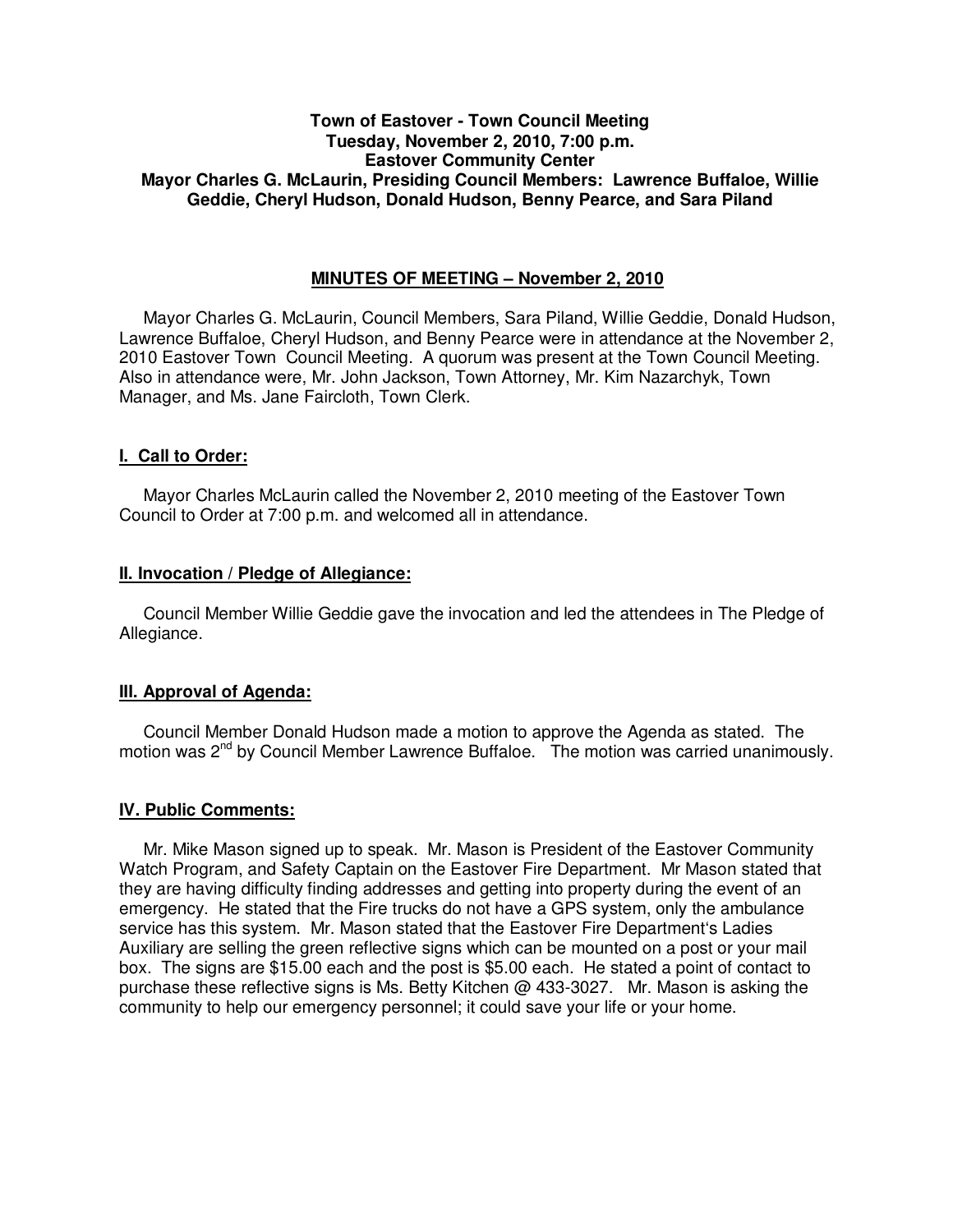## **V. Consent Agenda:**

- 1. Consider approval of the September 28, 2010 Town Council Minutes.
- 2. Consider approval of the October 5, 2010 Town Council Minutes.
- 3. Consider approval of the October 19, 2010 Town Council Minutes.
- 4. Consider approval of the September 30, 2010 Financial Report.

 Council Member Sara Piland made a motion to approve the Consent Agenda as stated. The motion was 2<sup>nd</sup> by Council Member Cheryl Hudson. The motion was carried unanimously.

## **VI. Discussion Agenda:**

## **Agenda Item #1:**

## **Update on Density Development Ordinance Amendment by Mr. Matt Rooney.**

 Mr. Matt Rooney from the Cumberland County Planning & Inspections Department stated that the Conditional Use District name has been changed to Condition Zoning District and will no longer be a Quasi Judicial Hearing. He said the conditions remain the same even though the name has changed. Mr. Rooney suggested to the Council that they should take action on Ordinance talking about Eastover instead of Cumberland County. Mr. Rooney stated that ht 60% density with 40% open space or a Conditional Use District (CUD) was the best way to go.

Council Member Sara Piland stated that she wants something in draft form before we have a Public Forum. Attorney Jackson stated that we must stay within State law. He said these are the perimeters, so let's bounce within these perimeters to present to the Public Forum. Council Member Sara Piland stated that she wants a draft concept by Attorney Jackson, Mr. Rooney and Mr. Nazarchyk by the December meeting, prior to the Public Forum in January 2011. All parties agreed to this request.

## **Agenda Item #2:**

## **Approval of Budget Ordinance Amendment No. 2010-02.**

 Mr. Kim Nazarchyk requested that Budget Ordinance Amendment No. 2011-02 be approved. He stated that the Budget Ordinance Amendment is to amend the General Fund, revenue changes are as follows:

| <b>Revenue Source</b>                                                    | <b>Increase</b>              | <b>Decrease</b> |
|--------------------------------------------------------------------------|------------------------------|-----------------|
| Interest on Powell Bill Funds 10-330-00<br>Powell Bill Funding 10-355-00 | 550.00<br>\$.<br>\$71,392.00 |                 |
| Total                                                                    | \$71,942.00                  |                 |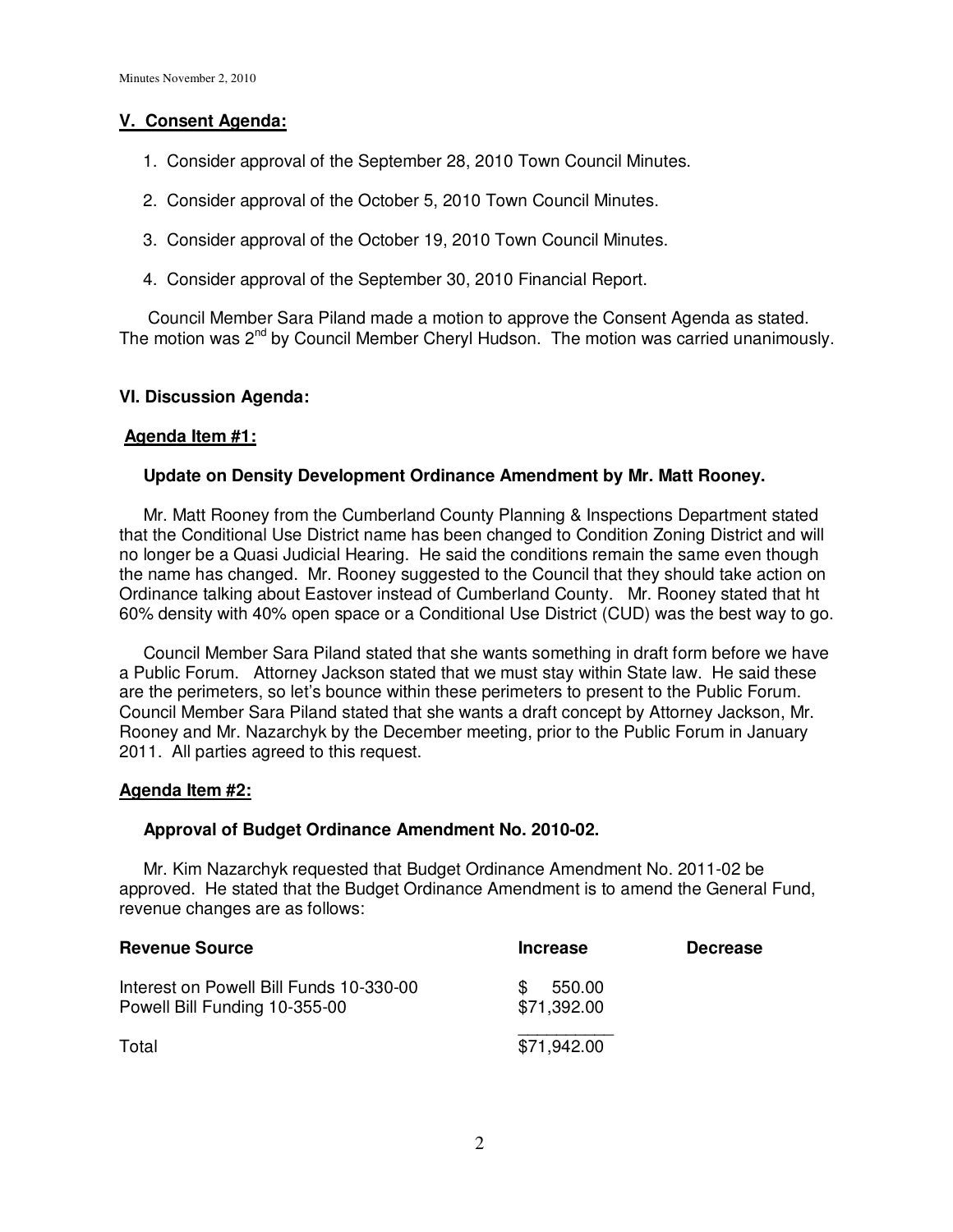This will result in a net increase of \$71,942.00 to Revenue in the General Fund. To offset this increase in Revenue, the following expenditure will be increased.

| <b>Department</b>                               | <b>Increase</b> | <b>Decrease</b> |
|-------------------------------------------------|-----------------|-----------------|
| Street Dept. Powell Bill Expenditures 10-560-50 | \$71,942.00     |                 |
|                                                 |                 |                 |
| Total                                           | \$71,942.00     |                 |

(Total General Fund Budget with amendment is \$1,282,442.00)

 A motion was made to approve Budget Amendment No. 2010-02 by Council Member Sara Piland. The motion was  $2^{nd}$  by Council Member Cheryl Hudson. The motion was carried unanimously.

### **Agenda Item #3:**

## **Consider content, date, location and time for Public Forum to present vision on growth and development.**

The Town Council discussed the Public Forum and made the following decisions:

 The Town Council will have a Working Meeting of the Board prior to the Public Forum, so they can have a general concept of the draft Ordinance to be proposed concerning growth and development.

It was the consensus of the Town Council to set a tentative date of the  $3<sup>rd</sup>$  week in January 2011 to have the Public Forum to present the vision on growth and development to the Town.

 Mayor Charles McLaurin made a motion to approve the working meeting in December, and the Public Forum in the 3<sup>rd</sup> week in January 2011. The motion was  $2^{nd}$  by Council Member Cheryl Hudson. The motion was carried unanimously.

#### **VII. Receive Mayors Update**:

 Mayor McLaurin stated that he has gotten prices on Red Bud trees from the Eastover Garden Center. He stated that they will give us a discount on these trees. He said they range in price from \$35.00 to \$60.00. He said that a 10 to 12 foot tall Red Bud tree is \$60.00. Mayor McLaurin stated that he would like to have these planted by spring in time for Heritage Day.

 Mayor McLaurin stated that the water tower will have the name Eastover, NC on sides North & South with Eastover Sanitary District under the Towns name.

 Mayor McLaurin stated that a Log building located on Rock Hill Road can be donated to the town and put on the Community Center property as a historical site. He said the donor would like to have a tax write off for the Log building. Attorney Jackson stated that an appraisal for donation for tax purposes must be done.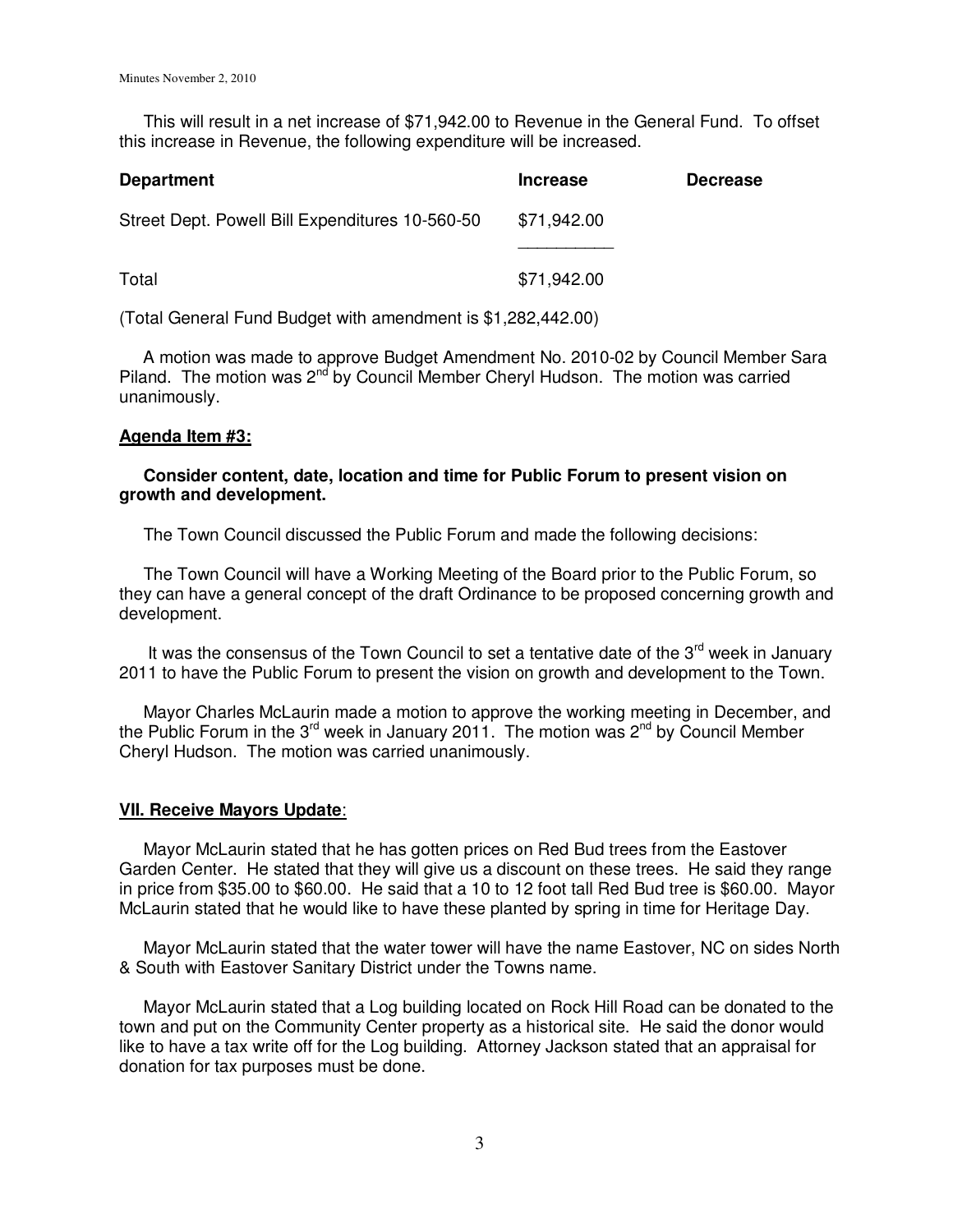Mayor McLaurin presented a draft drawing of a "Flea". He stated that perhaps the Town could have a "Flea Drop" on December 31, as Eastover was once known as "Flea Hill". He stated that some towns have acorn, mirror ball, etc. drops as the New Year comes in.

 Mayor McLaurin stated that Mr. West had donated 2 picnic tables and a trash can for Woodland Park. He stated that we need two more trash cans purchased for the Park and directed Mr. Nazarchyk to do so.

#### **VIII. Receive Council Members Updates:**

 Council Member Sara Piland stated that Mr. Joel Strickland of the Mid-Carolina Council of Government said that some towns are going with impervious surfaces instead of paving. Attorney Jackson stated that the County uses State Storm Water/Drainage Planners.

### **IX. Receive Town Managers Update:**

 Mr. Nazarchyk stated that he had received two written bids on the sign repair at the Community Center. He stated that he had requested three bids, but only received two. He stated that he would like for the Town Council to approve the lowest bidder of the two bids received to repair the sign.

 Council Member Lawrence Buffaloe made a motion to accept the lowest bid proposal. Council Member Sara Piland 2<sup>nd</sup> the motion. The motion was carried unanimously.

 Mr. Nazarchyk stated that the pipe encroachment document has been sent back to the Department of Transportation. The Town has up to one year to complete the pipe work on Woodland Park.

 Mr. Nazarchyk stated that he is getting quotes on the tree trimming for the Community Center and at Woodland Park.

 Mr. Nazarchyk stated that he had spoken with Mr. David Maxwell, CPA from McFadyen & Sumner CPAs, and was informed that we had received a good review on our audit for the 2009-2010 fiscal year. He stated that Mr. Maxwell must receive official notification from the State, and he hopes to give an official presentation at our December 2010 meeting.